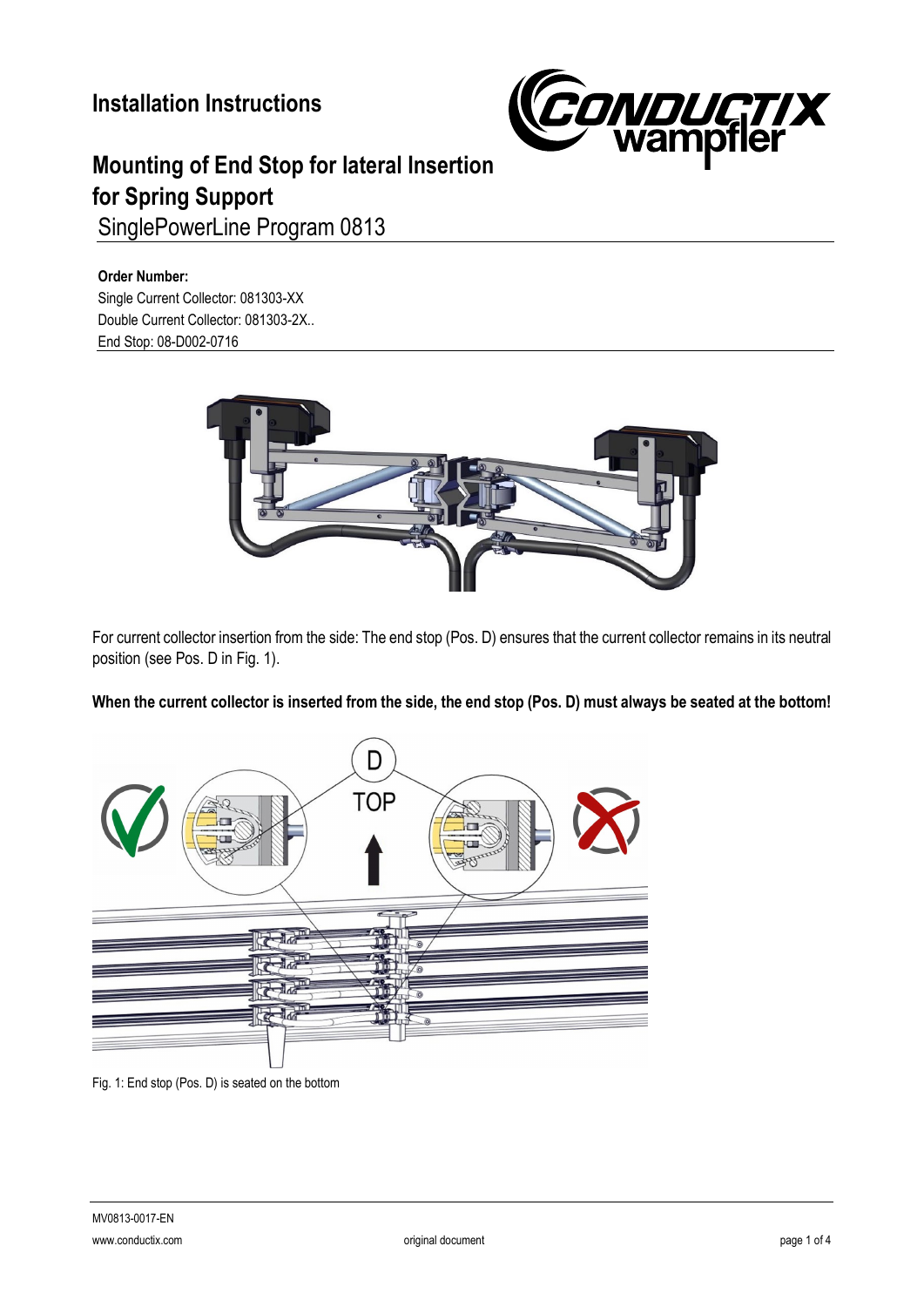## **Installation Instructions**



## **Mounting of End Stop for lateral Insertion for Spring Support** SinglePowerLine Program 0813

### **Required Tools:**

■ Open-end wrench size 17

#### **Working Steps:**

- $\rightarrow$  Loosen the hexagon nut with an open-end wrench (size 17). Remove hexagon nut and washer (Pos. 1, se[e Fig. 2\)](#page-1-0).
- $\rightarrow$  Push the current collector arm backwards to relieve the spring. Fix the current collector arm in this position for mounting the end stop (se[e Fig. 3\)](#page-1-1).



#### **Risk of injury due to crushing of skin and limbs!**

There is a risk of crushing of skin and limbs due to spring force/gravity (stored energy).

- $\rightarrow$  Only allow installation to be conducted by specialized technicians.
- $\rightarrow$  Wear personal protective equipment!



Fig. 2: Loosen the hexagon nut with washer (Pos. 1) Fig. 3: Push the current collector arm backwards



<span id="page-1-1"></span>

<span id="page-1-0"></span>→ Loosen the hexagon head screw (Pos. 3) with an open-end wrench (size 17) and push it upwards. But do not remove it completely (se[e Fig. 4\)](#page-1-2).

<span id="page-1-2"></span>

Fig. 4: Loosen the hexagon head screw (Pos. 3)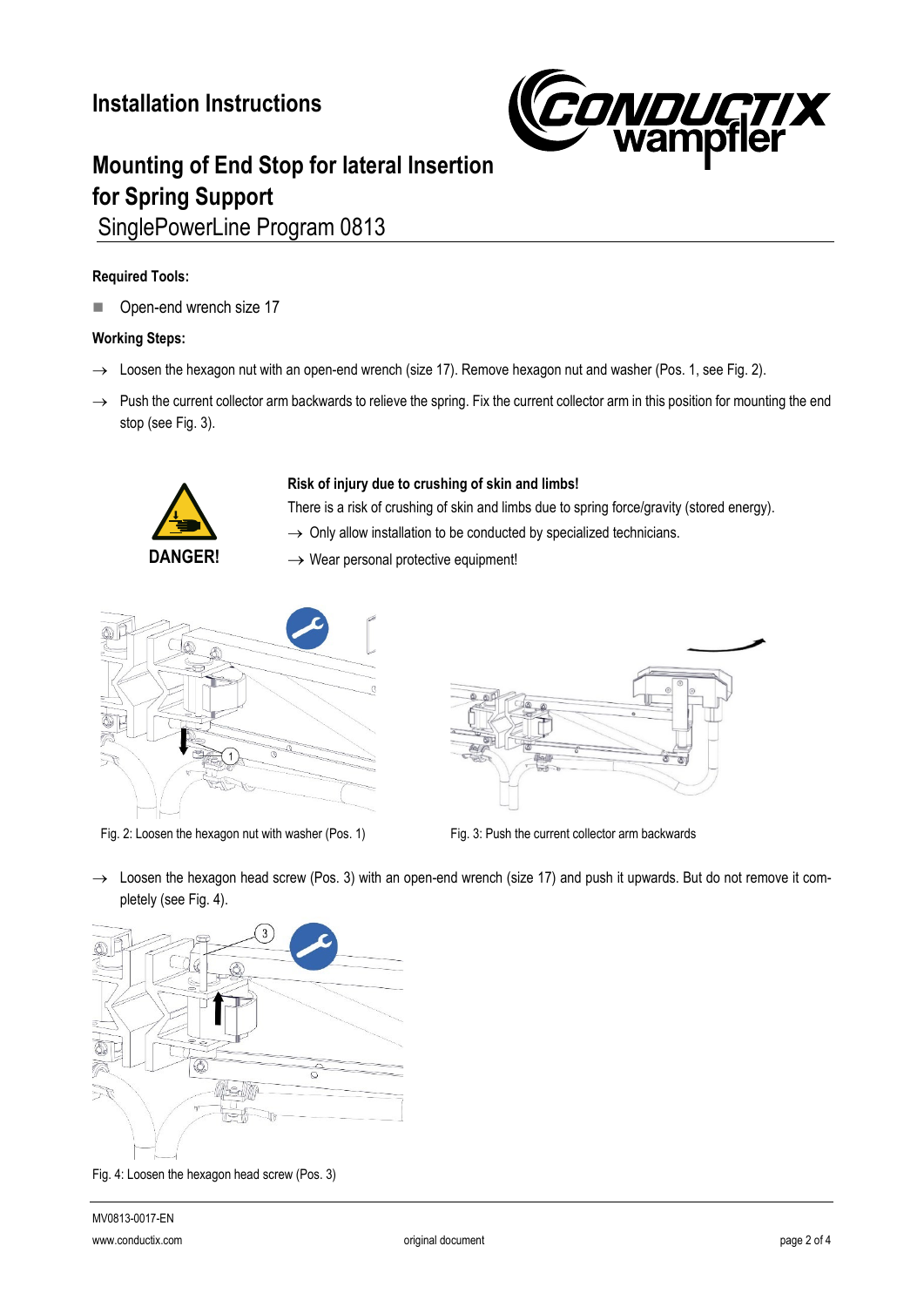## **Installation Instructions**



# **Mounting of End Stop for lateral Insertion for Spring Support** SinglePowerLine Program 0813

→ Place the end stop (Pos. 4) in the gap and push the hexagon head screw (Pos. 3) through (see [Fig. 5](#page-2-0) an[d Fig. 6\)](#page-2-1).





<span id="page-2-0"></span>Fig. 5: Place the end stop (Pos. 4)

<span id="page-2-1"></span>Fig. 6: Push the hexagon head screw (Pos. 3) through the end stop (Pos. 4)

→ Push the current collector arm in its neutral position and tighten the hexagon head nut (Pos. 1) with an open-end wrench (size 17) (se[e Fig. 7](#page-2-2) an[d Fig. 8\)](#page-2-3).



<span id="page-2-2"></span>Fig. 7: Push the current collector arm in its neutral position Fig. 8: Tighten the hexagon head nut (Pos. 1)



<span id="page-2-3"></span>